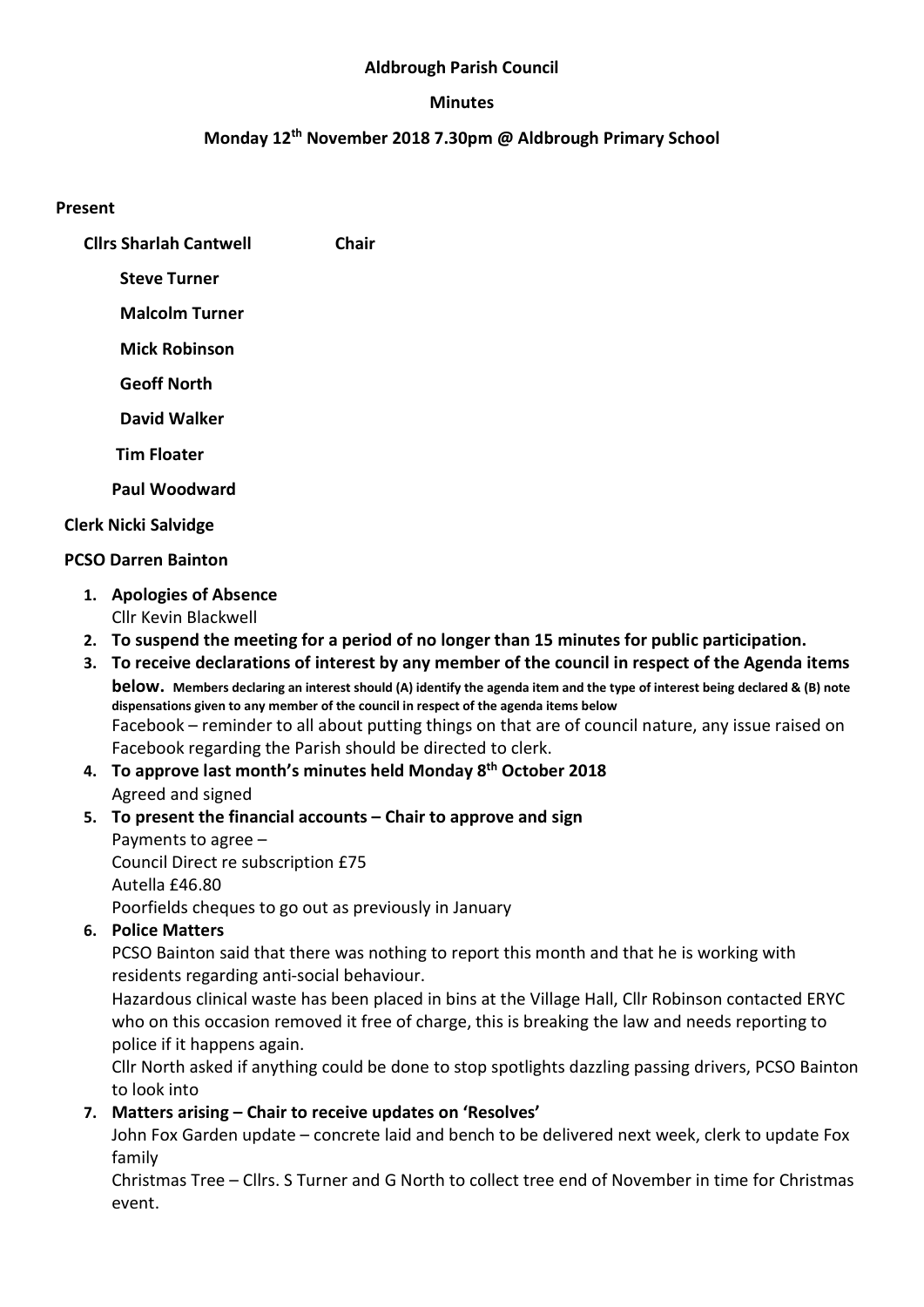Noise at Tanstern – Number of complaints have been received at the plant and they have spoken directly to these people, unfortunately a fault that is in need of repair requiring a new part could take about 12 weeks to arrive, as the issue is one of safety there is little else they can do they do ask us to pass on their apologies to anyone affected, along with their assurances that they are doing everything possible to resolve the problem.

Water Board have repaired hydrant outside school

De fib box clerk has sent a request to Cottage hospital league of friends but their treasurer away at moment.

Church contacted clerk regarding replacing lights with LED. Cllr Robinson spoke of an application to Withernwick Wind Farm, Cllr Woodward spoke of a solar spot light he uses which gives excellent light, to discuss with Rev Anne and Trevor Moore.

Parking Carlton Lane – continues to be a problem and has been spoken of on social media, Clerk has been in contact with ERYC who have looked into this issue many times over the years and can not find an answer to the problem, due to the current financial climate and safety record in the area it could be a while before any funding became available to put in any double yellow lines. Should double yellow lines be put in it could impact on the parking, moving it further down the street and also have an adverse effect on local business.

ERYC also unable to fund provision of parking bays along Hornsea Road, whilst a scheme for inclusion could be applied for to the capital program, this could take quite some time before funds become available. They would like everyone to note that parked cars tend to slow down traffic and if new restrictions are introduced along with parking bays then this may lead to an increase in the speed of vehicles entering the village from Hornsea.

Cllr Robinson is very concerned over people traveling along Hornsea Road cutting over the give way lines at the end of Carlton Lane, it was agreed that everyone guilty of doing it.

Cllr Robinson would still like to see parking restricted to East side of Hornsea Road, however Cllr S Turner pointed out this would increase speeding in the village. A van currently parking near the corner of Carlton Lane is causing issues with visibility unfortunately it is not breaking the law and if taxed and insured is allowed to park there. Cllr Walker spoke about his time as the village police officer and that 40 years ago this was an issue and they have every official down to look at problems in Aldbrough, but as now, nobody could come up with a solution which was safe for all.

Tanstern Lorries – highways checking out signs to ensure they all being sent the right way. Reports of lorries turning round at the end of Hull Road having left the site the wrong way clerk to ask if a sign could be put up saying please turn right at the junction of site and Hull Road.

Water tap covers – 2 covers repaired on 1/11 and 1 in mid-September. Others reported to Yorkshire water under a section 81 and a job number has been issued for repairs to be done. Cllr Cantwell stated that these have all been done.

Clarification of Code of conduct 'Family' means Spouse, Civil partner, any person with whom you are living as a Spouse or Civil Partner, parent, grandparent, child, grandchild or sibling

### 8. Planning Applications

18/40153/NON Mat Variation to condition 27 to vary wind turbine details – no objections Applications DC/18/03295/TCA Fell cherry tree 27 High Street – passed 18/02607/PLF erection of detached garage 14 East Newton Road – refused